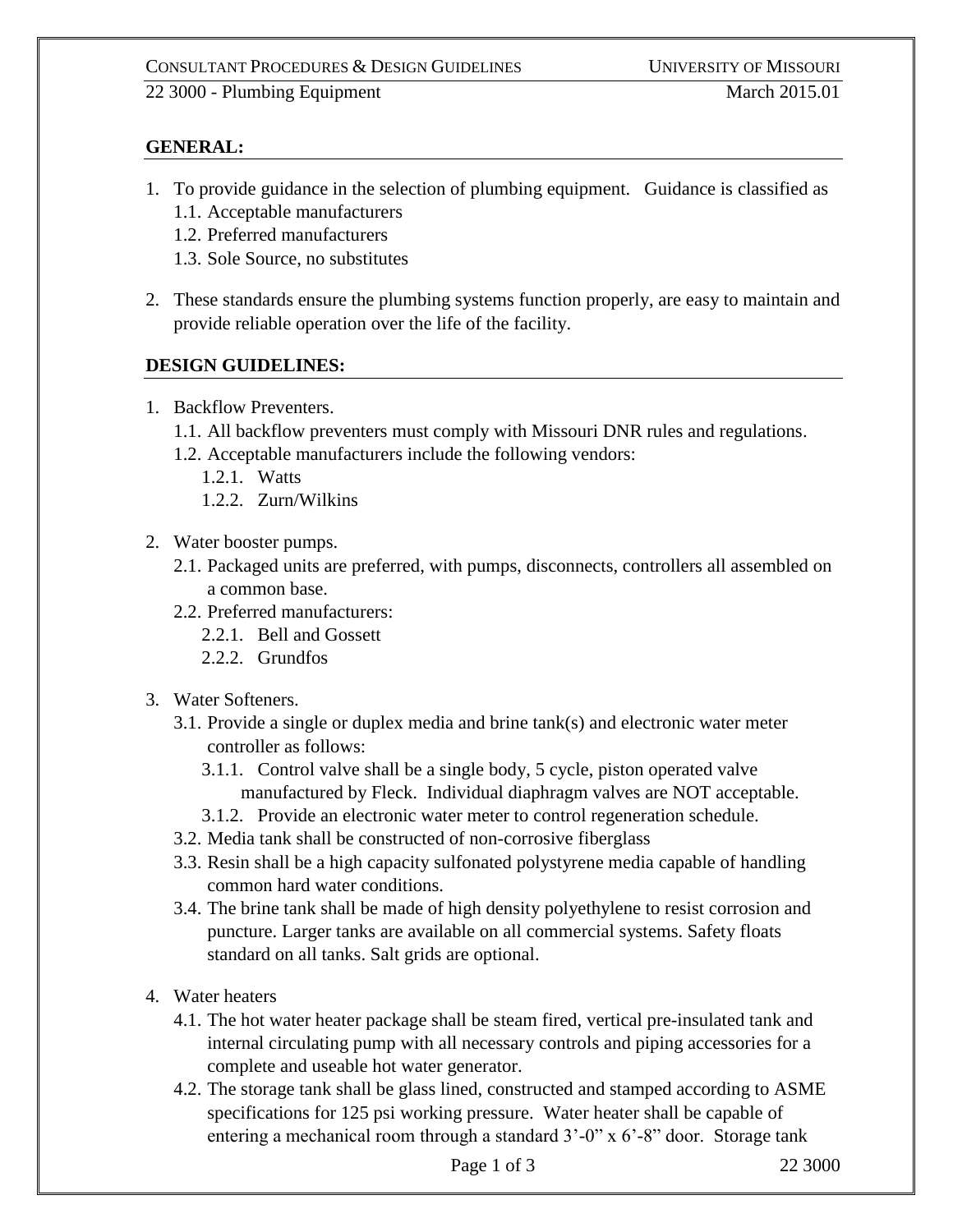capacity shall be as scheduled. Tank shall be insulated with 3" fiberglass insulation, with an R-value  $> 12.5$ . Tank shall be jacketed with heavy gauge steel with a baked enamel finish.

- 4.3. The unit shall be designed to recover the quantity of water in gallons per hour specified in the schedule, a  $100^{\circ}$ F temperature rise (40 $^{\circ}$ Fto 140 $^{\circ}$ F) when supplied with 5 psi steam to the temperature regulator.
- 4.4. The heating coil shall be constructed and stamped according to section VIII of ASME code. The tube bundles shall be constructed of 3/4" O.D. 20 GA. deoxidized drawn copper tubing.
- 4.5. Unit shall have an ASME temperature & pressure relief valve.
- 4.6. The packaged unit shall also include the following:
	- 4.6.1. A temperature regulator to be self actuated, direct acting Spence type E Valve and T124/134 temperature and pressure pilot. No substitutions are permitted.
	- 4.6.2. Main F&T trap, main "Y" strainer and associated black steel pipe.
	- 4.6.3. A bronze integral circulator pump with copper soldered recirculation line and (2) bronze ball valves.
	- 4.6.4. A drain valve and assembly.
	- 4.6.5. Jacket mounted temperature & pressure gauge.
	- 4.6.6. Full length channel base and lifting lugs.
	- 4.6.7. Air vent and vacuum breaker.
	- 4.6.8. A 4"x6" handhole, and 11"x15" manhole.
- 4.7. Preferred Manufacturers:
	- 4.7.1. AO Smith Corporation
- 5. Electric Water Coolers
	- 5.1. Units shall be a 1 or 2 (high/low) unit design, ADAAG approved with INTEGRAL refrigeration system. REMOTE refrigeration designs are NOT PERMITTED.
	- 5.2. *MU Res Life only*: In lieu of dual level refrigerated drinking fountains, provide two separate wall mounted, vandal resistant, water coolers with at least 1 of the units of the barrier free access design. Units shall be installed with a minimum of six (6) inches of clearance between the two. Each unit shall be furnished with its own electrical duplex outlet, P-trap, and 3/8" cold water connection with stop valve. Water coolers will be supported from wood blocking in the wall cavity, not supported on a metal carrier.
	- 5.3. Unit electric service shall be 110 volt.
	- 5.4. Elkay units are preferred.
	- 5.5. Bottle Fill stations included.
- 6. Sump pumps
	- 6.1. Sewage, effluent pumps shall be a cast iron, oil-filled, non-clogging bronze impeller and U.L. Listed. Pump shall be capable of passing a 2" sphere.
	- 6.2. Grinder pumps shall be cast iron, bronze impeller with a stainless steel cutter and disc.
	- 6.3. For MU E&G Buildings only, pumps shall be purchased WITHOUT controls. MU Maintenance will build the control panels. Power wiring (and raceway for control